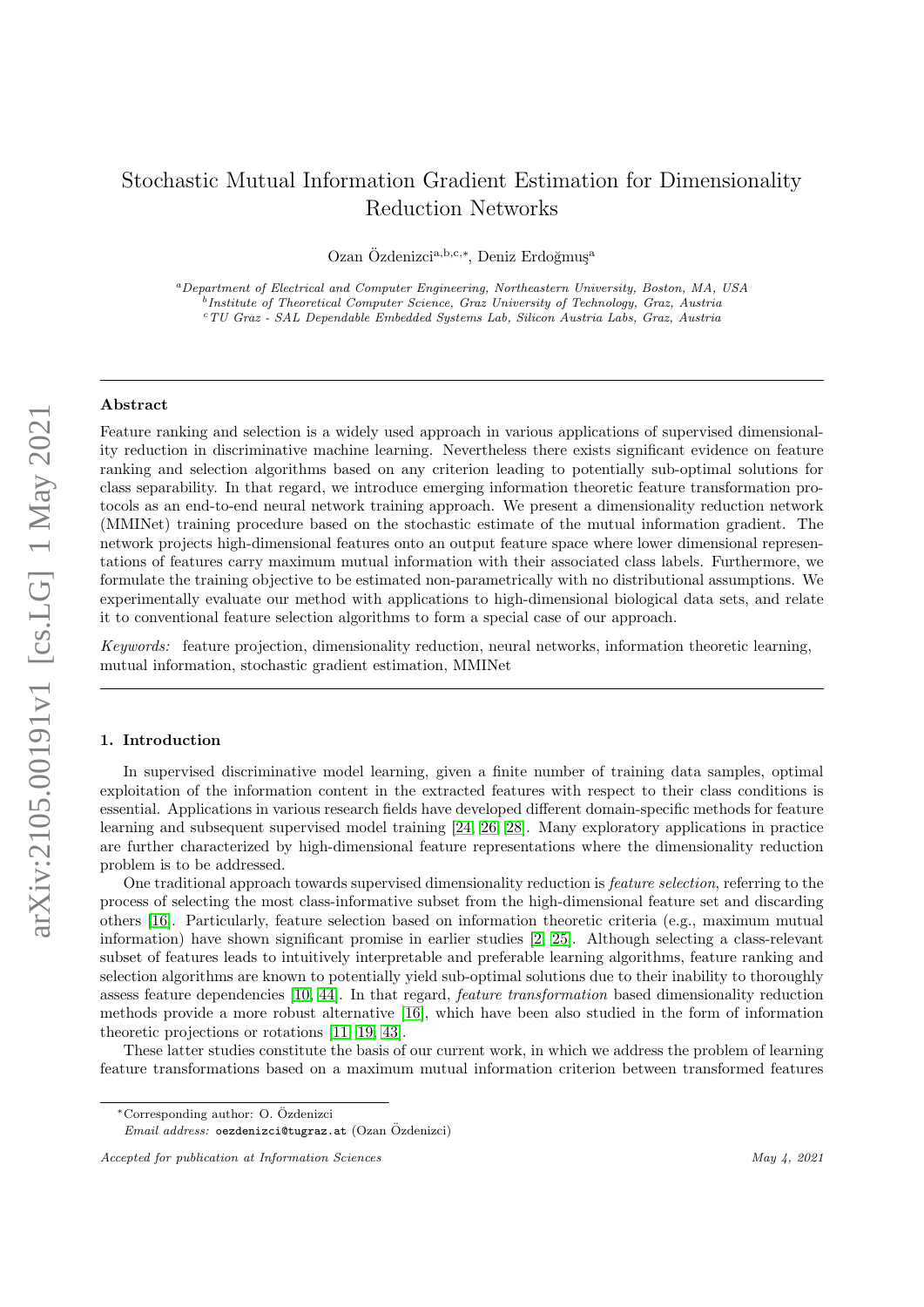and their associated class labels using artificial neural networks. Beyond exhaustively aiming to estimate the mutual information quantity between continuous valued features and discrete valued class labels across training data samples [\[14,](#page-8-4) [38\]](#page-9-7), we claim that feature transformations under a maximum mutual information criterion can be obtained by using a stochastic estimate of the gradient of the mutual information. This feature transformation approach can be further realized as a dimensionality reduction neural network which: (1) can be trained via standard gradient descent, (2) reduces the inference time to a single forward pass through the learned network, and (3) simplifies the overall supervised dimensionality reduction problem by alleviating the need for heuristic and sub-optimal feature selection algorithms.

In this paper we present MMINet, a generic dimensionality reduction neural network training procedure based on maximum mutual information criterion between the network-transformed features and their associated class labels. We derive a stochastic estimate of the gradient of the mutual information between the continuous valued projected feature random variables and discrete valued class labels, and use this stochastic quantity for the loss function in artificial neural network learning. Furthermore, we formulate the training objective non-parametrically, relying on non-parametric kernel density estimations to approximate projected feature space class-conditional probability densities. We interpret our approach as determining a manifold on which transformations of the original features carry maximal mutual information with the class labels. Subsequently, feature selection becomes a special sparse solution case of all possible solutions that MMINet can provide when it is restricted to a single linear layer architecture. For our empirical assessments, we demonstrate our results on publicly available high-dimensional biological microarray datasets for cancer diagnostics, in comparison to several conventional feature selection methods.

The remainder of this article is organized as follows. In the upcoming Section [2](#page-1-0) we briefly present related work on feature selection and feature transformation based dimensionality reduction approaches, as well as some recent information theoretic neural network training studies. We then describe the proposed MMINet approach on feature transformation learning neural networks with maximum mutual information criterion in Section [3.](#page-3-0) As part of our experimental studies in Section [4,](#page-4-0) we initially illustrate the limitations of a simple feature selection approach with a toy example in Section [4.1.](#page-4-1) In Section [4.2](#page-5-0) we describe both the synthetically generated and the diagnostic biological data sets that we used in our empirical assessments. Subsequently we describe our implementations and present our results in Sections [4.3](#page-5-1) and [4.4.](#page-6-0) We conclude the article with a discussion of our methodology, results, current limitations and potential improvements.

## <span id="page-1-0"></span>2. Related Work

Supervised dimensionality reduction by feature selection refers to selecting the most class-informative feature subset from a high-dimensional feature set based on a defined optimality criterion to maximize class separability [\[16\]](#page-8-0). A theoretically optimal dimensionality reduction procedure for a specified classifier is to iteratively adjust a pre-determined feature dimensionality reduction framework until the best cross validated decoding accuracy is achieved, which are known as the wrapper methods (see Figure [1\(a\)\)](#page-2-0). One well-known example is the support vector machine (SVM) recursive feature elimination (RFE) approach [\[17\]](#page-8-5). SVM-RFE is a wrapper feature selection method around an SVM classifier which uses backward elimination of features with the smallest model weights. Intuitively, as the dimensionality and amount of training data increases, wrapper methods become computationally cumbersome and time consuming for model learning. Filter methods provide an alternative in the form of feature ranking and subset selection algorithms based on a pre-defined optimality criterion (see Figure [1\(b\)\)](#page-2-1). In particular, feature selection based on information theoretic criteria, where salient statistical properties of features can be exploited by a probabilistic dependence measure, have shown significant promise in supervised dimensionality reduction [\[2,](#page-8-1) [25,](#page-9-3) [35\]](#page-9-8).

Feature selection methods offer the advantage of preserving original representations of the variables. This subsequently translates to sustaining better and easier model interpretability, and makes them preferable depending on the learning application domain [\[15,](#page-8-6) [27\]](#page-9-9). Nevertheless there exists significant evidence on feature ranking and selection algorithms leading to potentially sub-optimal solutions for class separability [\[10,](#page-8-2) [44\]](#page-9-4). This argument can be simply illustrated by considering the case where two redundant features can become informative jointly (as will be shown in Section [4.1\)](#page-4-1). Accordingly, feature transformation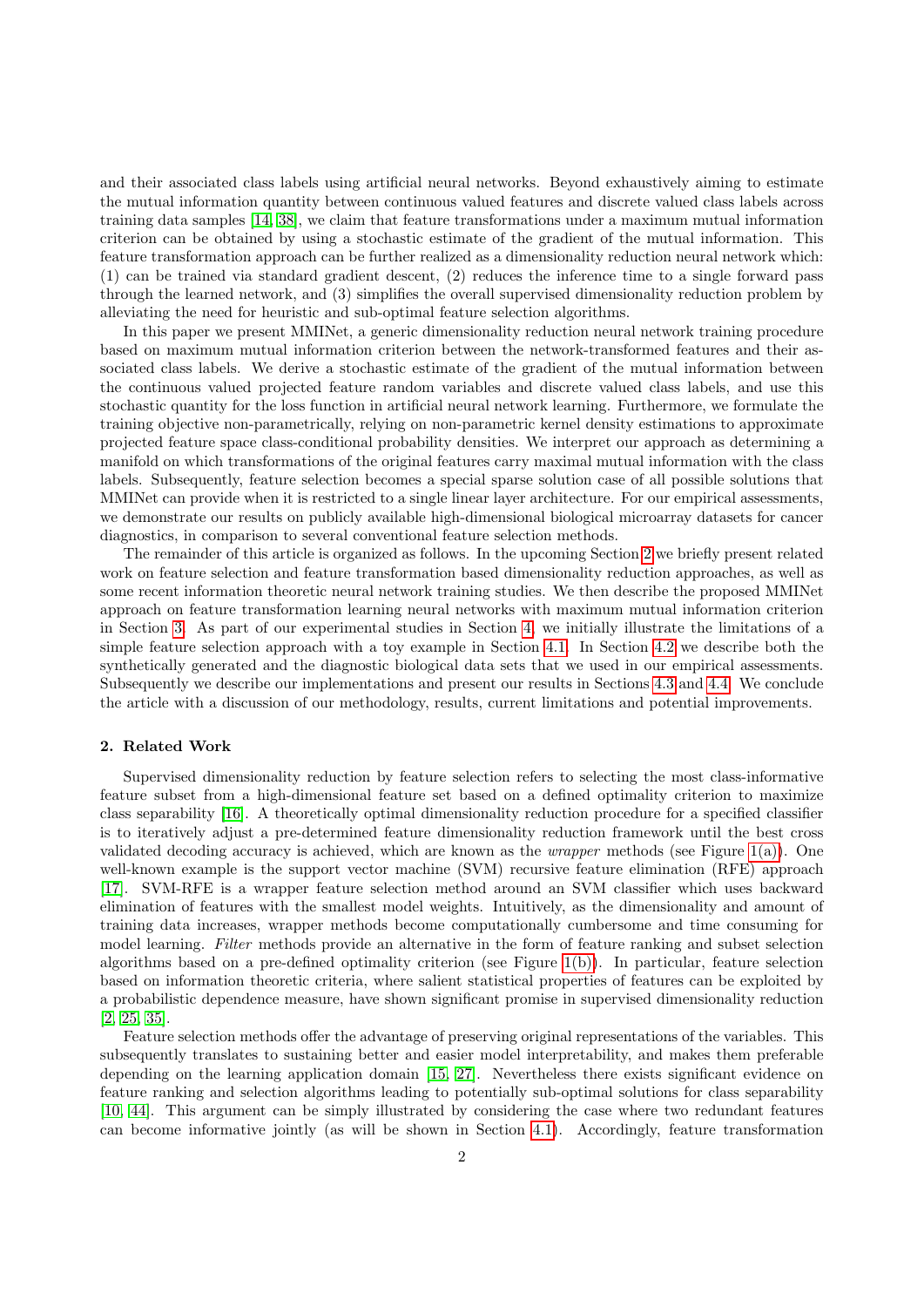<span id="page-2-1"></span><span id="page-2-0"></span>

(c) Feature transformation methods

<span id="page-2-2"></span>Figure 1: An illustration of common supervised dimensionality reduction approaches: (a) feature selection with wrapper methods which are particularly tailored for a classification model, (b) feature selection via filter methods which generally consider ranking and selection of features based on a pre-defined criterion independent of the classification model, (c) feature transformation approaches which aim to learn a mapping function based on an optimality criterion independent of the classification model.

based dimensionality reduction methods can provide a more robust and viable alternative [\[16,](#page-8-0) [20\]](#page-9-10) (see Figure [1\(c\)\)](#page-2-2), which are also demonstrated in the form of information theoretic linear projections or rotations [\[11,](#page-8-3) [19,](#page-9-5) [30,](#page-9-11) [43,](#page-9-6) [47\]](#page-9-12). We motivate our study in the light of these work, where we aim to use standard gradient descent based artificial neural network training and inference pipelines to perform nonlinear maximum mutual information based feature transformations. We previously explored this idea for neurophysiological feature transformations in brain-computer interfaces [\[32\]](#page-9-13), which we re-address here in the context of neural networks.

Recently a different line of work focused on estimating mutual information of high dimensional continuous variables over neural networks, initially proposed as mutual information neural estimation (MINE) [\[3\]](#page-8-7). From an unsupervised representation learning perspective [\[21\]](#page-9-14) extended MINE to learn powerful lower dimensional data representations that perform well on a variety of tasks, by maximizing the estimated mutual information between the input and output of a deep neural network encoder. More recently [\[45\]](#page-9-15) proposed to estimate the gradient of mutual information rather than itself for similar representation learning setups, which was argued to provide a more stable estimate for unsupervised representation learning. Yet, these studies are particularly interested in learning unsupervised deep representations of continuous high-dimensional random variables from an information theoretic perspective, which are however being successfully translated into the convention of artificial neural networks.

Going further towards application domains, neural network based information theoretic metric estimators also demonstrated significant promise in various uses within diverse artificial intelligence settings. One of such use cases include medical dialogue systems for automatic diagnosis [\[46\]](#page-9-16), where mutual information estimation models are embedded within a policy learning framework to enhance the reward function and encourage the model to select the most discriminative symptoms to make a diagnosis. Another example extends disentangled representation learning models by an information theoretic formulation for image classification and retrieval problems in computer vision [\[39\]](#page-9-17). Potential contemporary use cases can further extend to mobile cloud computing applications [\[6\]](#page-8-8), as well as end-to-end deep learning models for communication systems with efficient mutual information based encoding [\[13\]](#page-8-9).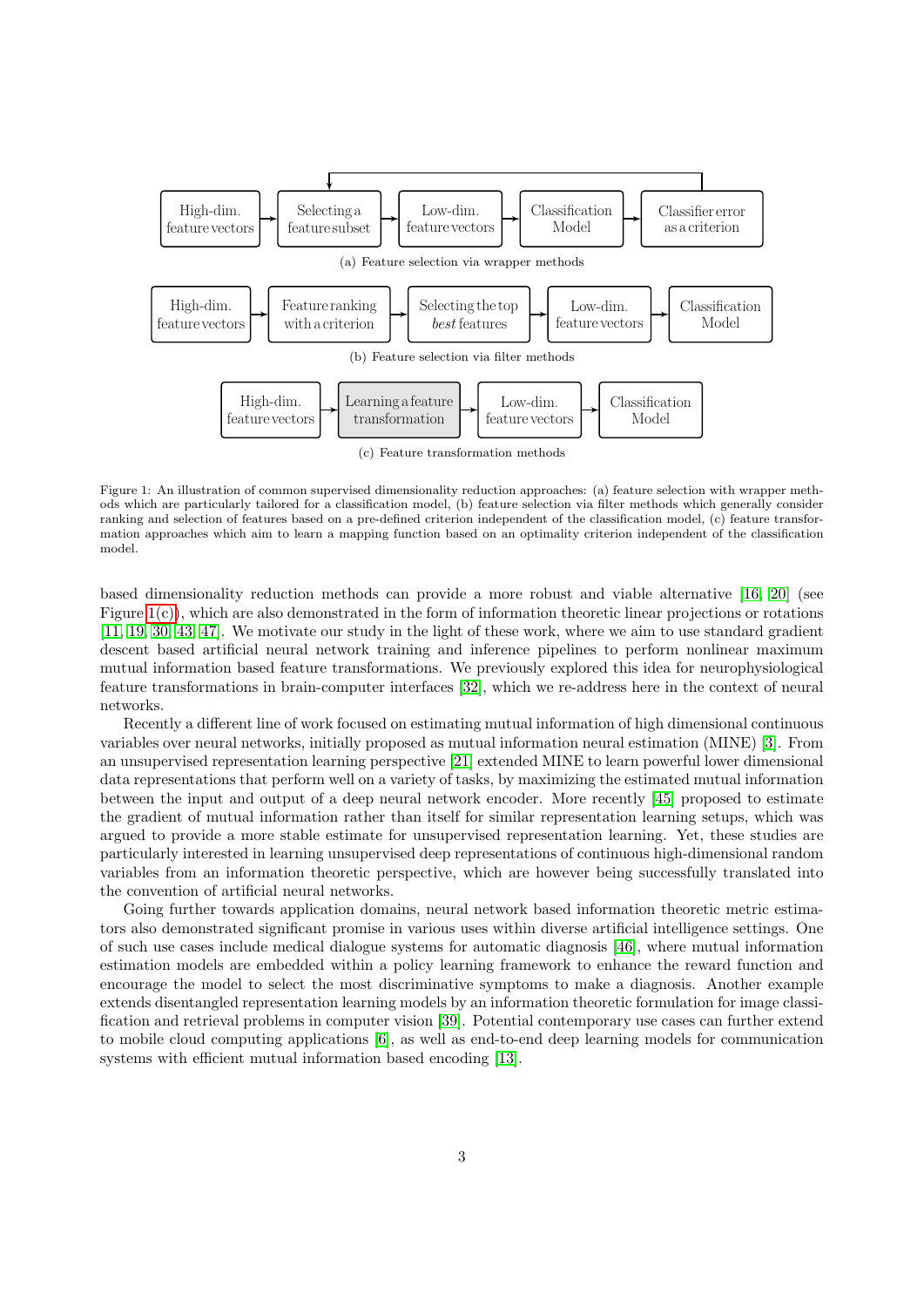#### <span id="page-3-0"></span>3. MMINet: Information Theoretic Dimensionality Reduction Neural Network

#### 3.1. Problem Statement

Let  $\{(\bm{x}_i, c_i)\}_{i=1}^n$  denote the finite training data set where  $\bm{x}_i \in \mathbb{R}^{d_x}$  is a sample of a continuous valued random variable X, and  $c_i \in \{1, \ldots, L\}$  is a sample of a discrete valued random variable C, indicating the discrete class label for  $x_i$ . From a dimensionality reduction perspective, the objective is to find a mapping network  $\varphi^* : \mathbb{R}^{d_x} \to \mathbb{R}^{d_y}$  such that the high  $d_x$ -dimensional input feature space is mapped to a lower  $d_y$ dimensional transformed feature space while maximizing the mutual information between the transformed data and corresponding class labels based on the observations, as expressed by Equation [\(1\)](#page-3-1).

<span id="page-3-2"></span><span id="page-3-1"></span>
$$
\varphi^* = \underset{\varphi \in \Omega}{\operatorname{argmax}} \{ I(Y, C) \},\tag{1}
$$

where the continuous random variable Y has transformed data samples  $y_i = \varphi^*(x_i; \theta^*)$  in a  $d_y$ -dimensional feature space,  $\theta$  denotes the parameters of the mapping  $\varphi$ , and  $\Omega$  denotes the function space for possible feature mappings  $\varphi$ .

In Bayesian optimal classification, upper and lower bounds on the probability of error in estimating a discrete valued random variable  $C$  from an observational random variable  $Y$  can be determined by information theoretic criteria (i.e., Fano's lower bound inequality [\[12\]](#page-8-10) and Hellman-Raviv upper bound on Bayes error [\[18\]](#page-8-11)). Specifically, these bounds suggest that the lowest possible Bayes error of any given classifier can be achieved when the mutual information between the random variables Y and C is maximized (cf.  $[32, 43]$  $[32, 43]$ .

## 3.2. Learning with Maximum Mutual Information Criterion

Mutual information between the continuous random variable  $Y$  and the discrete random variable  $C$  is defined as:  $I(Y, C) = H(Y) - H(Y|C)$ , which also can be expressed by Equation [\(2\)](#page-3-2).

$$
I(Y, C) = -\int_{\mathbf{y}} p(\mathbf{y}) \log p(\mathbf{y}) d\mathbf{y} + \int_{\mathbf{y}} \sum_{c} p(\mathbf{y}, c) \log p(\mathbf{y}|c) d\mathbf{y}.
$$
 (2)

To solve the objective in Equation [\(1\)](#page-3-1), exact estimation of the mutual information quantity is not necessary. Instead, we are only interested in adaptively estimating the optimal feature mapping network parameters  $\theta$  under maximum mutual information criterion. Motivated by similar work from information theory [\[5,](#page-8-12) [9\]](#page-8-13), we approach the optimization problem stochastically. As illustrated in Figure [2,](#page-4-2) the network parameters  $\theta$  will be iteratively updated based on the instantaneous estimate of the gradient of mutual information at each iteration t (i.e.,  $\nabla_{\theta} \tilde{I}_t(Y, C)$ ), which we define as the stochastic mutual information gradient (SMIG).

During this network training procedure, in fact we approximate the true gradient of the mutual information  $\nabla_{\theta} I(Y, C)$  stochastically, and perform parameter updates based on the SMIG  $\nabla_{\theta} \widehat{I}_t(Y, C)$  evaluated with the instantaneous sample  $y_t$  and the values of  $\theta$  at iteration t. This stochastic estimate quantity can be obtained by dropping the expectation operation over  $Y$  from the true gradient given in Equation  $(3)$ .

$$
\nabla_{\theta} I(Y, C) = \frac{\partial}{\partial \theta} \Bigg[ - \int_{\mathbf{y}} p(\mathbf{y}) \log p(\mathbf{y}) d\mathbf{y} + \int_{\mathbf{y}} p(\mathbf{y}) \sum_{c} P(c|\mathbf{y}) \log p(\mathbf{y}|c) d\mathbf{y} \Bigg]. \tag{3}
$$

Subsequently, the expression for SMIG at iteration  $t$  can be denoted by Equation  $(4)$ .

<span id="page-3-4"></span><span id="page-3-3"></span>
$$
\nabla_{\boldsymbol{\theta}} \widehat{I}_t(Y, C) = \frac{\partial}{\partial \boldsymbol{\theta}} \Bigg[ -\log \widehat{p}(\boldsymbol{y}_t) + \sum_c \widehat{P}(c|\boldsymbol{y}_t) \log \widehat{p}(\boldsymbol{y}_t|c) \Bigg]. \tag{4}
$$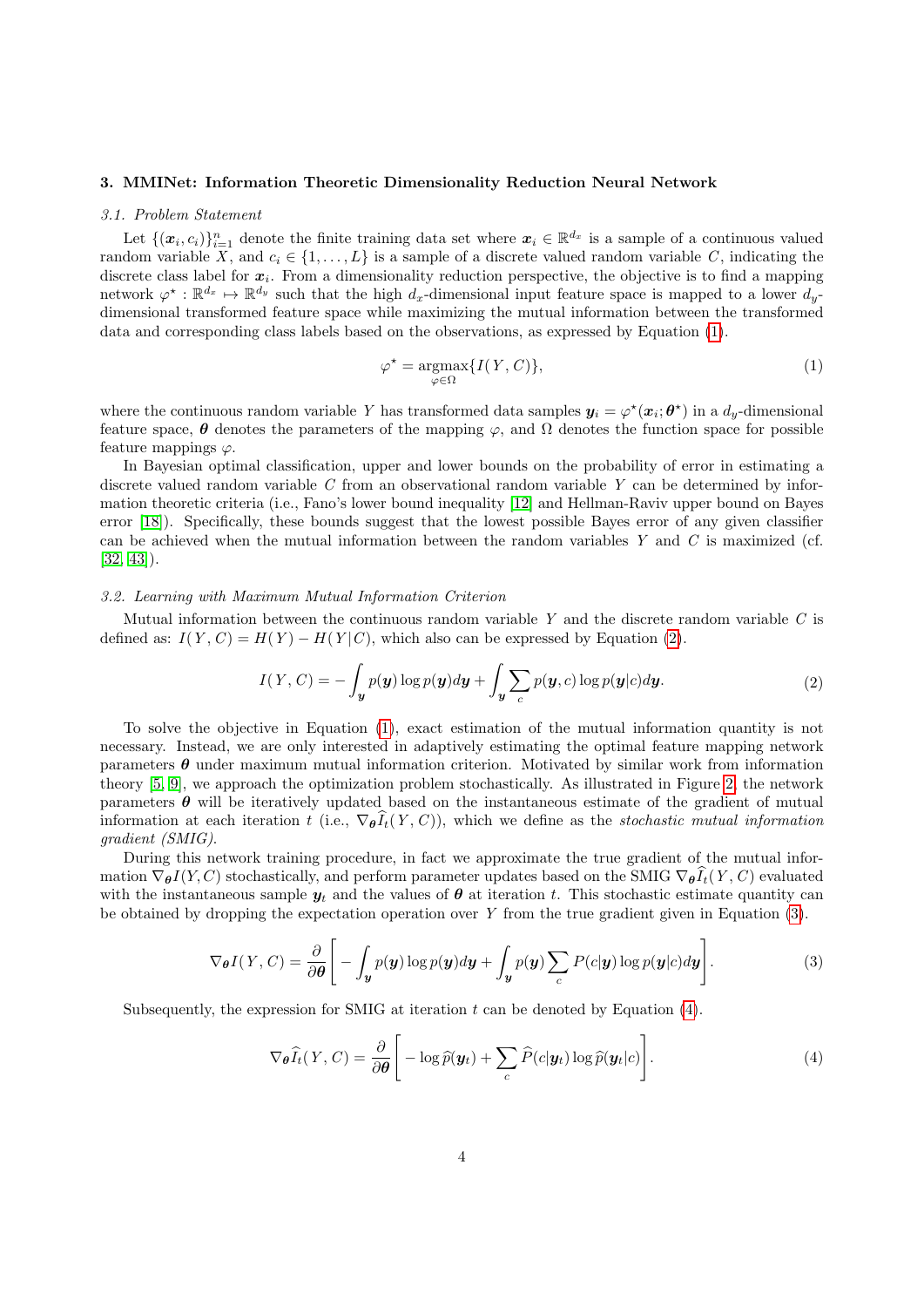

<span id="page-4-2"></span>Figure 2: Stochastic training flow of MMINet which uses instantaneous training data samples  $x_t$  to calculate the instantaneous loss  $-\hat{I}_t(Y, C)$ , and perform parameter updates based on its gradient (i.e., SMIG). Note that at every iteration t, the current transformed set samples based on the current  $\theta$  estimate are also needed to evaluate the instantaneous loss in Equation [\(5\)](#page-4-3).

In the neural network training process, consistently with Figure [2,](#page-4-2) we simply use  $-\widehat{I}_t(Y, C)$  as the instantaneous loss to be backpropagated over the network for parameter updates at iteration t. Applying the Bayes' Theorem, the instantaneous loss estimate from Equation [\(4\)](#page-3-4) can be expressed via Equation [\(5\)](#page-4-3).

$$
-\widehat{I}_t(Y,C) = +\log\left(\sum_c \widehat{P}(c)\widehat{p}(\mathbf{y}_t|c)\right) - \sum_c \left(\frac{\widehat{P}(c)\widehat{p}(\mathbf{y}_t|c)}{\sum_c \widehat{P}(c)\widehat{p}(\mathbf{y}_t|c)}\right) \log \widehat{p}(\mathbf{y}_t|c),\tag{5}
$$

where the class priors  $\hat{P}(c)$  will be empirically determined over the training data samples, and  $\hat{p}(\mathbf{y}_t|c)$  at each iteration t will be approximated via non-parametric kernel density estimations [\[36\]](#page-9-18) on class conditional distributions of the transformed data samples expressed as in Equation [\(6\)](#page-4-4).

<span id="page-4-5"></span><span id="page-4-4"></span><span id="page-4-3"></span>
$$
\widehat{p}(\boldsymbol{y}_t|c) = \frac{1}{n_c} \sum_{j=1}^{n_c} \mathbf{K_H}(\boldsymbol{y}_t - \boldsymbol{y}_j),
$$
\n(6)

where index j iterates over the training samples of the conditioned class c and  $n_c$  denotes the number of samples in that class. Since a continuously differentiable kernel choice is necessary for proper evaluation of the gradients, we use Gaussian kernels as denoted in Equation [\(7\)](#page-4-5).

$$
\mathbf{K}_{\mathbf{H}}(\mathbf{y}_t - \mathbf{y}_j) = \frac{1}{(2\pi)^{d_y/2} |\mathbf{H}|^{1/2}} e^{\frac{1}{2}(\mathbf{y}_t - \mathbf{y}_j)^{\mathrm{T}} \mathbf{H}^{-1}(\mathbf{y}_t - \mathbf{y}_j)},
$$
(7)

with the kernel bandwidth matrix **H** determined using Silverman's rule of thumb [\[40\]](#page-9-19). Finally, note that the SMIG in Equation [\(4\)](#page-3-4) is a biased estimator of the true gradient of mutual information in Equation [\(3\)](#page-3-3), since it is based on kernel density estimators with finite samples which are biased estimators [\[34\]](#page-9-20). An increase in the training data sample size per class can yield better class conditional kernel density estimates [\[22\]](#page-9-21) that can be exploited during the neural network optimization process.

#### <span id="page-4-0"></span>4. Experimental Studies

#### <span id="page-4-1"></span>4.1. An Illustrative Example

We first demonstrate a simple example on how feature selection can lead to confounding results regarding class separability as we highlighted in Section [1.](#page-0-0) We will illustrate a two-class classification problem with two-dimensional data distributions such that there is significant overlap in distributions when an individual feature is selected (see Figure [3\)](#page-5-2). While class distributions are easily separable when both features are considered together, a feature selection between the two dimensions will lead to significant information loss.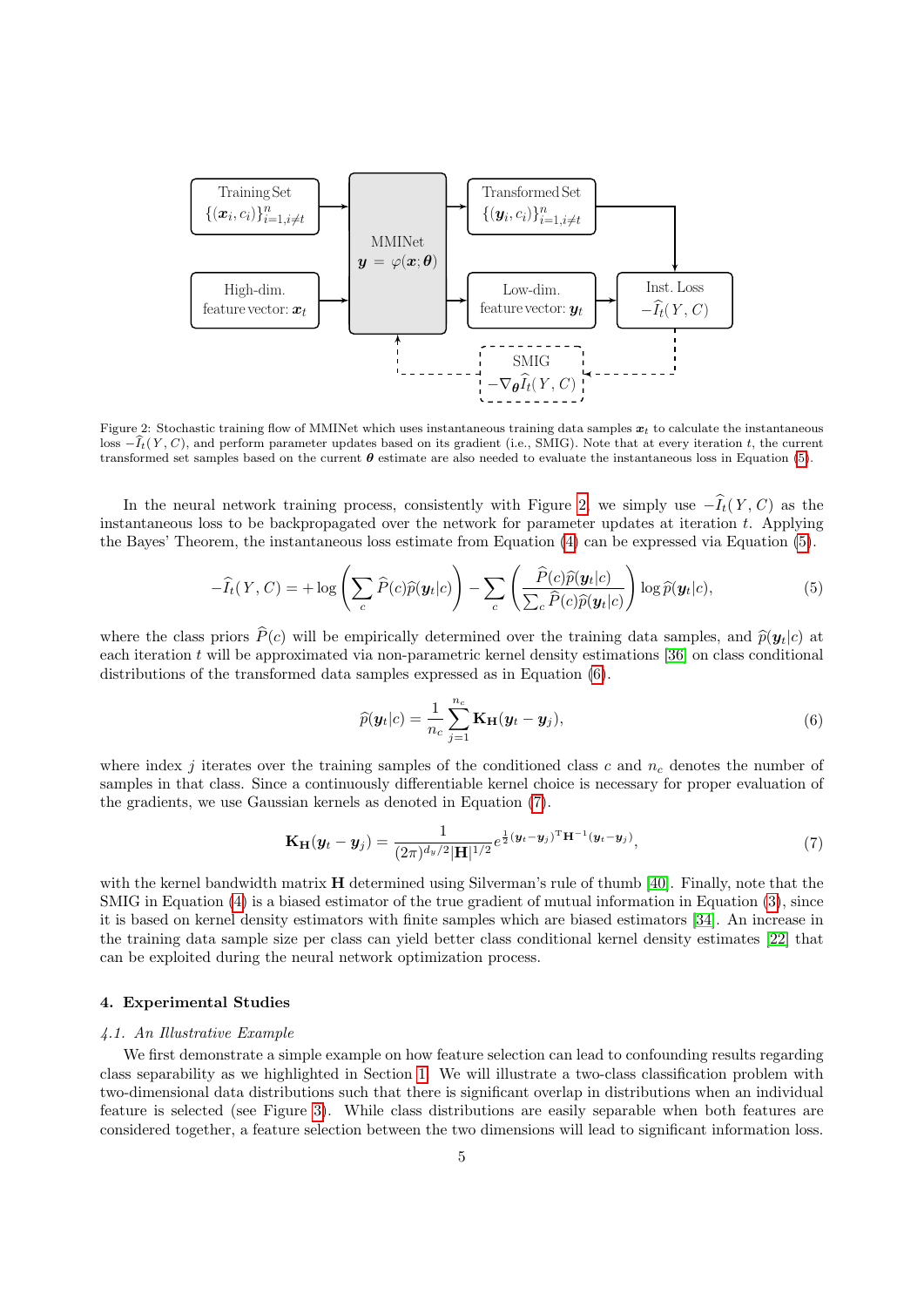

<span id="page-5-2"></span>Figure 3: An illustration of how feature selection can confound class separability, using a two-dimensional data distribution from two color-coded classes as demonstrated at the top left figure. For the two classes, there is significant overlap in distributions when an individual feature is selected. Bottom right figure shows single linear layer MMINet projections onto a one dimension.

We subsequently show the projection results using a simple MMINet architecture with a single linear (dense) layer  $\varphi(x;\theta) = Wx$ , where W is a one by two projection array. We observe that maximum mutual information criterion based linear feature transformation ensures minimum probability of error based on the available training data samples. This example illustrates one setting on how feature selection can lead to sub-optimal solutions for class separability.

## <span id="page-5-0"></span>4.2. Experimental Data

We evaluate our information theoretic dimensionality reduction approach on two different types of datasets. Firstly we perform feasibility assessments on a synthetically generated dataset, and later conduct experiments using three diagnostic biological microarray datasets.

## 4.2.1. Synthetically Generated Data

Preliminary evaluations of our approach are performed using an artificially generated dataset with regards to a well-known basis for comparison of learning algorithms [\[41\]](#page-9-22). We use the Monk3 Dataset, from the MONK's problems [\[41\]](#page-9-22), which handles a binary classification task where 432 data samples are described by  $d_x = 6$  features  $(x_1, \ldots, x_6)$ . For each data sample, binary class labels are obtained by the following logical operation:  $(x_5 = 3 \land x_4 = 1) \lor (x_5 \neq 4 \land x_2 \neq 3)$ . From the 432 data samples, 5% have noisy labels. Overall, the problem implies that there are only three relevant features  $(x_2, x_4, x_5)$  to infer the class label and the remaining three features are redundant.

#### 4.2.2. High-Dimensional Diagnostic Biological Data

We perform further empirical assessments using high-dimensional biological microarray data from the following three datasets: (1) Breast Cancer Wisconsin Diagnostic Dataset [\[7\]](#page-8-14) consisting of 569 samples of 30 dimensional features extracted from digitized images of a fine needle aspirate of a breast mass, describing cell characteristics where the cell is either classified as malignant or benign, (2) Glioma Dataset [\[31\]](#page-9-23) containing 50 samples of four class data (i.e., cancer/non-cancer glioblastomas or oligodendrogliomas) defined by highdimensional microarray gene expression data of 4434 features, (3) Lung Carcinoma Dataset [\[4\]](#page-8-15) containing 203 samples in five classes adenocarcinomas, squamous cell lung carcinomas, pulmonary carcinoids, small-cell lung carcinomas and normal lung, defined by 3312 mRNA gene expression variables.

## <span id="page-5-1"></span>4.3. Implementations

We evaluate MMINet feature transformation method in comparison to four supervised feature selection methods: (1) feature selection based on fisher score as a similarity based approach [\[8\]](#page-8-16), (2) minimum redundancy maximum relevance  $(mRMR)$  feature selection [\[35\]](#page-9-8) as an information theoretic feature ranking and selection criterion, (3)  $l_1$ -SVM as a sparse regularization based method that utilizes an  $l_1$ -norm regularizer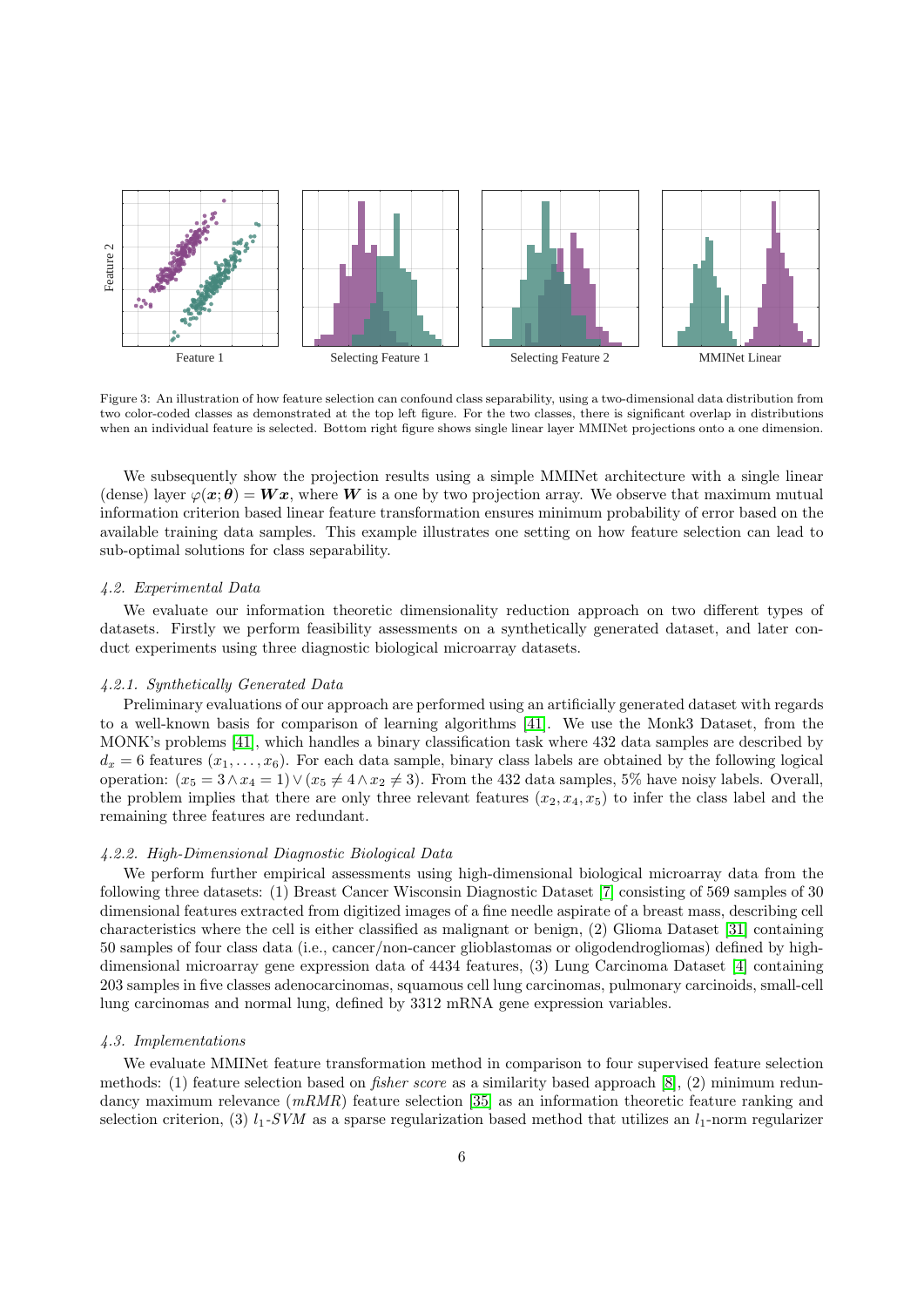<span id="page-6-2"></span>

|                        | <b>Breast Cancer</b> [7] | Glioma $ 31 $        | Lung Carcinoma [4]   |
|------------------------|--------------------------|----------------------|----------------------|
| number of classes      | $\overline{2}$           | 4                    | 5                    |
| number of data samples | 569                      | 50                   | 203                  |
| $d_x \rightarrow d_y$  | $30 \rightarrow 2$       | $4434 \rightarrow 4$ | $3312 \rightarrow 5$ |
| Fisher Score           | 93.50                    | 50.00                | 76.85                |
| mRMR                   | 91.56                    | 42.00                | 78.33                |
| $l_1$ -SVM             | 92.09                    | 34.00                | 84.28                |
| <b>SVM-RFE</b>         | 93.14                    | 56.00                | 89.65                |
| <b>MMINet</b>          | 94.73                    | 64.00                | 92.61                |

Table 1: Dataset descriptives and averaged 5-fold cross-validation classification accuracies (%) after dimensionality reduction by feature selection or MMINet feature transformation, for specific  $d<sub>y</sub>$ .

on a linear support vector machine (SVM) classifier [\[48\]](#page-9-24), (4) SVM-RFE as a wrapper feature selection method around an SVM classifier with recursive feature elimination (RFE) where features with lowest SVM weights are recursively eliminated backwards [\[17\]](#page-8-5).

For our MMINet implementations<sup>[1](#page-6-1)</sup> we used the Chainer deep learning framework [\[42\]](#page-9-25). Stochastic model training was performed by considering one instantaneous sample at a time (i.e., one sample per batch) for one complete pass across the whole training dataset (i.e., one epoch), and we employed momentum stochastic gradient descent [\[37\]](#page-9-26). The neural network architecture was arbitrarily defined as a two hidden layer network with ELU activations following the hidden layer outputs. Dimensionalities of the dense layers were chosen to be  $d_x$  to  $d_x/2$ ,  $d_x/2$  to  $d_x/4$ , and  $d_x/4$  to  $d_y$ . All features were standardized by removing the mean and scaling to unit variance. After dimensionality reduction (i.e., feature selection or MMINet transformation), for classification purposes we used linear SVM classifiers and reported averaged 5-fold cross-validation accuracies in all experiments.

#### <span id="page-6-0"></span>4.4. Results

Results with the synthetically generated Monk3 Dataset [\[41\]](#page-9-22) demonstrated higher accuracies with MMINet in several experiments. We performed dimensionality reduction (from  $d_x = 6$ ) and 5-fold cross-validated classification of the 432 data samples for output dimensionalities of  $d_y \in \{1,2,3\}$ . For  $d_y = 1$ , MMINet yields the highest average accuracy of 80.81%, with regards to 63.87% with mRMR and 72.21% with the other methods. Considering that the dimensionality reduction problem handles six input features, we observed that several of the feature selection methods identified the same feature as the most informative to construct  $d_y$ , which consistently resulted in this 72.21% decoding accuracy. Similar behavior is observed for  $d_y = 2$ , where MMINet yields a 77.05% accuracy, whereas all feature selection methods selected the same two features and yield an average accuracy of 75.92%. Finally for  $d_y = 3$ , MMINet yields 76.63%,  $l_1$ -SVM and SVM-RFE yields 76.87%, and the other two methods yield an average accuracy of 76.93%. This indicates that for selection of three features, in almost all cross-validation folds feature selection methods choose the truly relevant features, while MMINet transformations also yield comparable results. The overall upper accuracy range is further dependent on our choice to use a linear classifier for this problem. We did not increase the output feature dimensionality higher than three due to the nature of the constructed artificial dataset.

Regarding our experiments with high-dimensional diagnostic biological data, Table [1](#page-6-2) presents averaged 5-fold cross-validation accuracies for the cases where output feature dimensionality  $d<sub>y</sub>$  is chosen equal to the number of classes for consistency across methods. MMINet yields accuracies of 94.73% for binary classification with the Breast Cancer Wisconsin Diagnostic Dataset [\[7\]](#page-8-14), 64.00% for 4-class classification with

<span id="page-6-1"></span><sup>1</sup>Codes are available at: https://github.com/oozdenizci/MMIDimReduction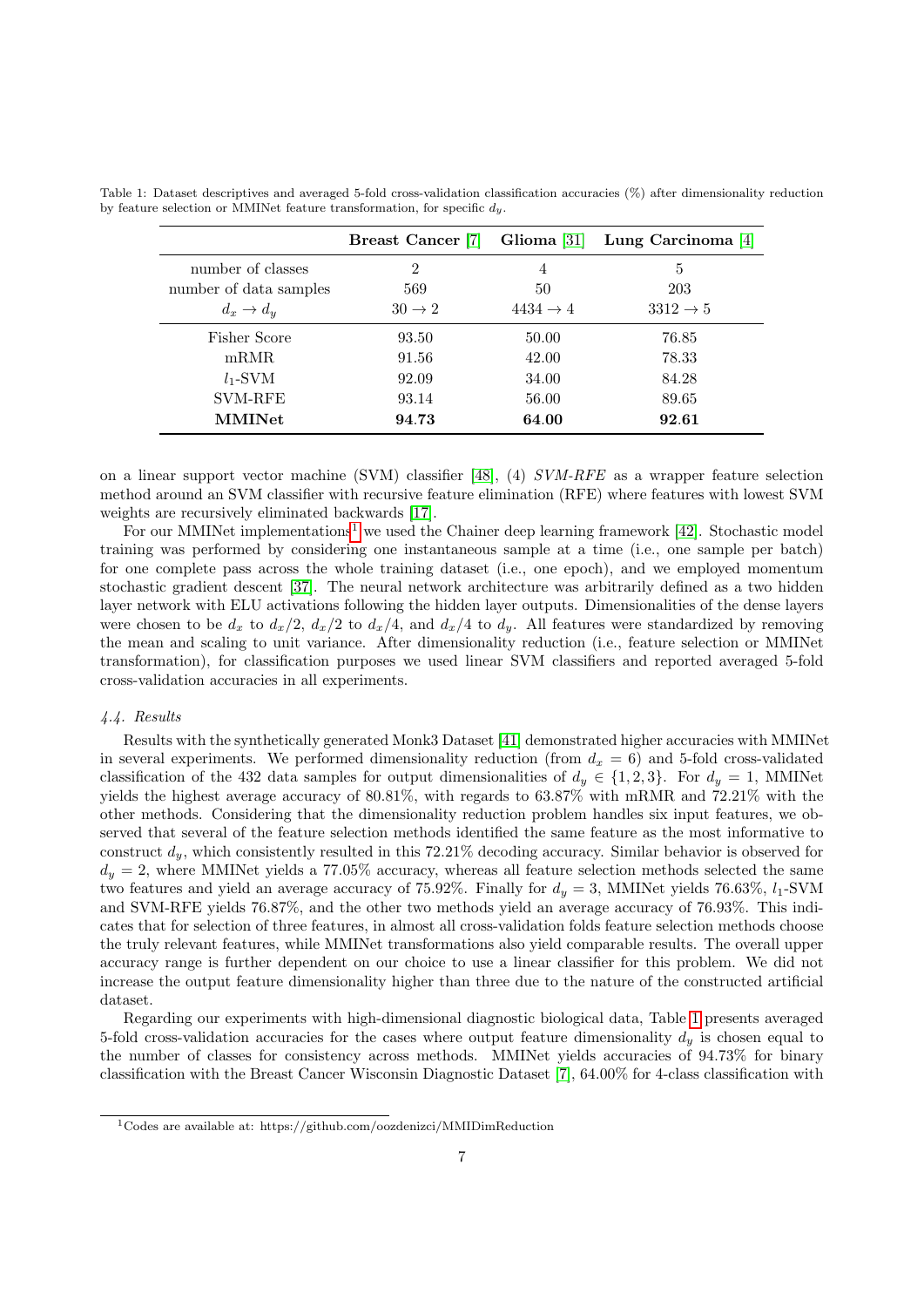

<span id="page-7-0"></span>Figure 4: Averaged 5-fold cross-validation classification accuracies (%) for varying output feature dimensionalities  $(d_y)$  with all five dimensionality reduction methods and the three datasets. Line color and styles are consistent across all three plots as indicated in the legend for (a).

the Glioma Dataset [\[31\]](#page-9-23), and 92.61% for 5-class classification with the Lung Carcinoma Dataset [\[4\]](#page-8-15), all relatively higher than the compared feature selection methods. We observe that our feature transformation approach provides a performance upper bound to several feature selection methods in classification, based on the same classifier modality. We argue this to be due to feature selection algorithms being more restricted and simply resemble to sparse linear projection solutions when MMINet would be constrained to have a single dense layer.

Figure [4](#page-7-0) demonstrates an extension of the results in Table [1,](#page-6-2) where we vary the output feature dimensionality  $d_y \in \{1, 2, 3, 4, 5\}$  for all datasets. We observe in almost all cases that MMINet continues to provide a better performance than the other methods. Mainly SVM-RFE, a wrapper method, is competitive with MMINet as anticipated due to the classifier-oriented nature of the algorithm. Note that we did not arbitrarily increase the number of dimensions too high for MMINet, since the method relies on  $d_y$ -dimensional kernel density estimators at the output feature space and higher dimensional density estimates are known to be unstable [\[40\]](#page-9-19).

## 5. Discussion

We present a supervised dimensionality reduction network training procedure based on the stochastic estimate of the mutual information gradient. Based on the construction of the objective function, at the network output feature space the transformed features and their associated class labels carry maximum mutual information. Complete process is formulated non-parametrically based on kernel density estimates which approximate class-conditional densities in the projected feature space. We demonstrate our approach empirically using pilot experimental biological data, where feature selection algorithms are widely popular approaches for dimensionality reduction. We interpret our approach to be a more general solution than maximum mutual information based feature selection algorithms. Such selection algorithms resemble to sparse linear projection solutions when MMINet is constrained to have a single dense layer.

It is well known that the ultimate objective in Equation [\(1\)](#page-3-1) is hard to estimate due to entangling multiple continuous and discrete random variables where continuous random variables can have infinitely large positive or negative entropy values, whereas the entropy of a discrete random variable is always positive [\[14,](#page-8-4) [38\]](#page-9-7). Due to the fact that there is not a global solution to optimize this objective, it is important to note that the stopping criteria is an important factor in our model training. For our current implementations we did not optimize this aspect by using a validation set based stopping criterion, which could further improve the robustness of the approach.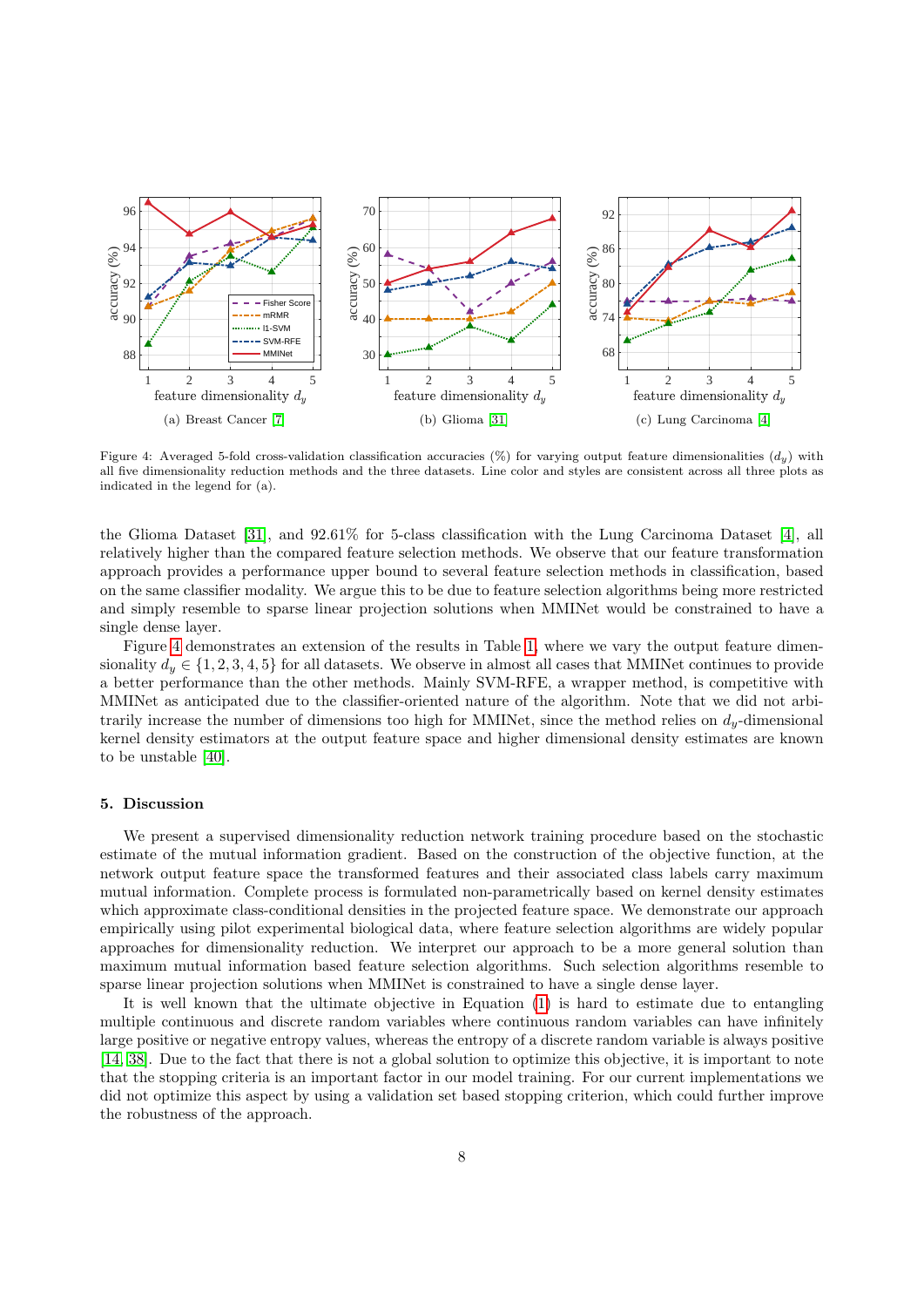We stress the importance of the distinction between our study and conventional discriminative neural network training protocols. Such discriminative networks are trained end-to-end using raw data to minimize negative log-likelihood as a measure of classification error minimization based on a training data set. On the other hand, our approach is a general supervised feature dimensionality reduction and lower-dimensional feature space learning method which relies on maximum mutual information criterion. Therefore we did not perform comparisons of the dimensionality reduction methods to discriminative neural networks such that a comparable basis is maintained.

Going beyond multilayer perceptrons, stochastic training of the MMINet framework can also embed any deep neural network architecture for lower dimensional representation learning. It is important to note that in contrast to feature selection methods, which preserve the original representations of feature variables, our transformation based approach will deeply modify features onto a new feature space. In combination with the theoretical advancements on gradient-based methods of neural network interpretability (e.g., layer-wise relevance propagation [\[1,](#page-8-17) [29\]](#page-9-27)), obtained synergies across features as highlighted by high-dimensional feature relevances can yield significant insights based on the application domain. Such feature-synergy based ideas were particularly found interesting for feature learning in brain interfacing as we studied earlier [\[32,](#page-9-13) [33\]](#page-9-28), as well as gene expression data analysis [\[23\]](#page-9-29) in consistency with their biological interpretations.

#### Acknowledgments

Our work is supported by NSF (IIS-1149570, CNS-1544895, IIS-1715858), DHHS (90RE5017-02-01), and NIH (R01DC009834).

## References

- <span id="page-8-17"></span>[1] Bach, S., Binder, A., Montavon, G., Klauschen, F., Müller, K.-R., & Samek, W. (2015). On pixel-wise explanations for non-linear classifier decisions by layer-wise relevance propagation. PloS one, 10, e0130140.
- <span id="page-8-1"></span>[2] Battiti, R. (1994). Using mutual information for selecting features in supervised neural net learning. IEEE Transactions on Neural Networks, 5, 537–550.
- <span id="page-8-7"></span>[3] Belghazi, M. I., Baratin, A., Rajeshwar, S., Ozair, S., Bengio, Y., Courville, A., & Hjelm, D. (2018). Mutual information neural estimation. In International Conference on Machine Learning (pp. 531–540).
- <span id="page-8-15"></span>[4] Bhattacharjee, A. et al. (2001). Classification of human lung carcinoma by mRNA expression profiling reveals distinct adenocarcinoma subclasses. PNAS, 98, 13790–13795.
- <span id="page-8-12"></span>[5] Chen, B., Hu, J., Li, H., & Sun, Z. (2008). Adaptive filtering under maximum mutual information criterion. Neurocomputing, 71, 3680–3684.
- <span id="page-8-8"></span>[6] Ciobanu, R.-I., Dobre, C., B˘al˘anescu, M., & Suciu, G. (2019). Data and task offloading in collaborative mobile fog-based networks. IEEE Access, 7, 104405–104422.
- <span id="page-8-14"></span>[7] Dua, D., & Graff, C. (2019). UCI machine learning repository. URL: <http://archive.ics.uci.edu/ml>.
- <span id="page-8-16"></span>[8] Duda, R. O., Hart, P. E., & Stork, D. G. (2012). Pattern Classification. John Wiley & Sons.
- <span id="page-8-13"></span>[9] Erdogmus, D., Hild, K. E., & Principe, J. C. (2003). Online entropy manipulation: Stochastic information gradient. IEEE Signal Processing Letters, 10, 242–245.
- <span id="page-8-2"></span>[10] Erdogmus, D., Ozertem, U., & Lan, T. (2008). Information theoretic feature selection and projection. In Speech, Audio, Image and Biomedical Signal Processing using Neural Networks (pp. 1–22).
- <span id="page-8-3"></span>[11] Faivishevsky, L., & Goldberger, J. (2012). Dimensionality reduction based on non-parametric mutual information. Neurocomputing, 80, 31–37.
- <span id="page-8-10"></span>[12] Fano, R. M. (1961). Transmission of information: A statistical theory of communications .
- <span id="page-8-9"></span>[13] Fritschek, R., Schaefer, R. F., & Wunder, G. (2019). Deep learning for channel coding via neural mutual information estimation. In IEEE 20th International Workshop on Signal Processing Advances in Wireless Communications (pp. 1–5). [14] Gao, W., Kannan, S., Oh, S., & Viswanath, P. (2017). Estimating mutual information for discrete-continuous mixtures.
- <span id="page-8-4"></span>In Advances in Neural Information Processing Systems (pp. 5986–5997).
- <span id="page-8-6"></span>[15] Garrett, D., Peterson, D. A., Anderson, C. W., & Thaut, M. H. (2003). Comparison of linear, nonlinear, and feature selection methods for EEG signal classification. IEEE Transactions on Neural Systems and Rehabilitation Engineering, 11, 141–144.
- <span id="page-8-0"></span>[16] Guyon, I., & Elisseeff, A. (2003). An introduction to variable and feature selection. Journal of Machine Learning Research, 3, 1157–1182.
- <span id="page-8-5"></span>[17] Guyon, I., Weston, J., Barnhill, S., & Vapnik, V. (2002). Gene selection for cancer classification using support vector machines. Machine Learning, 46, 389–422.
- <span id="page-8-11"></span>[18] Hellman, M., & Raviv, J. (1970). Probability of error, equivocation, and the Chernoff bound. IEEE Transactions on Information Theory, 16, 368–372.